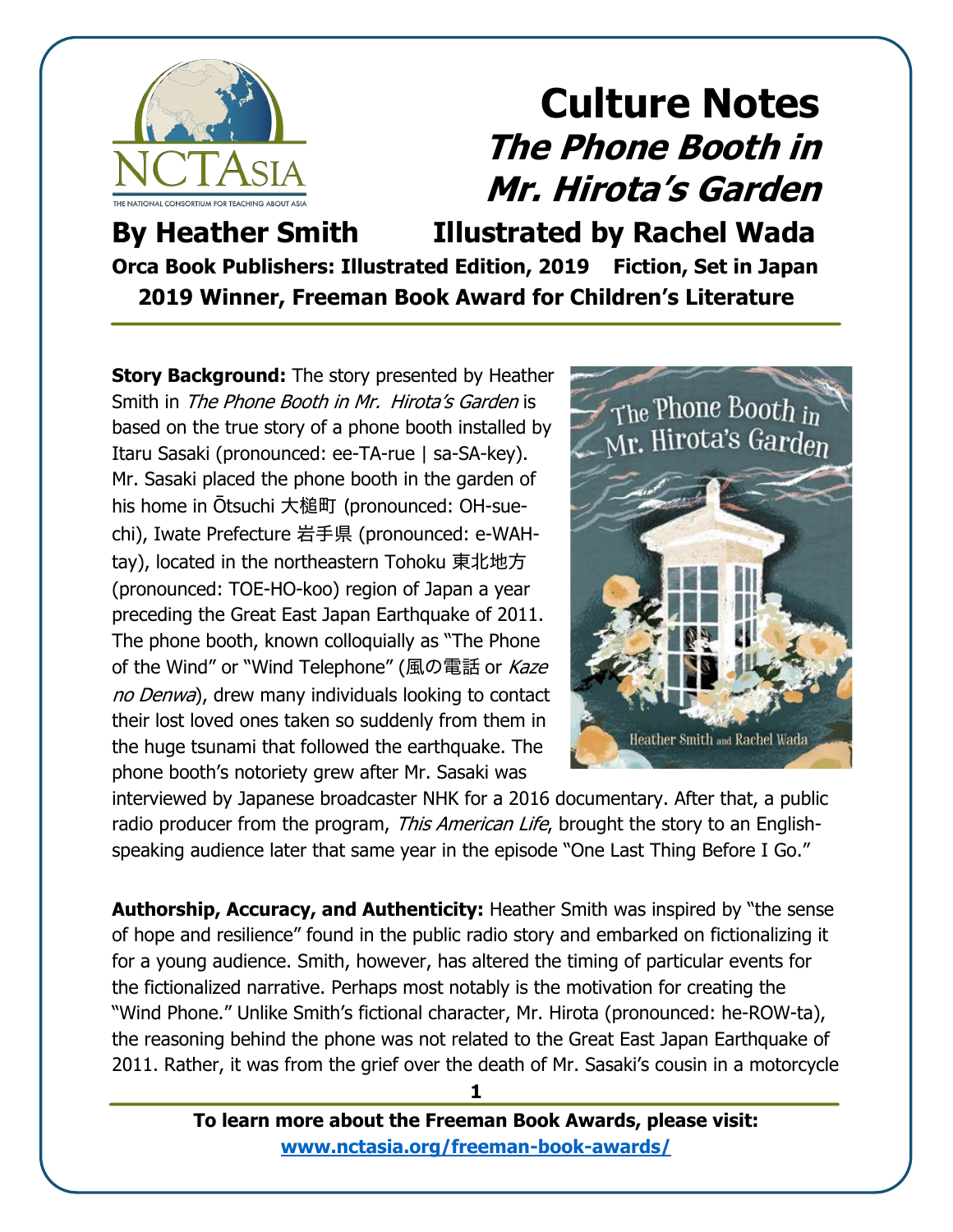

#### **By Heather Smith Illustrated by Rachel Wada Orca Book Publishers: Illustrated Edition, 2019 Fiction, Set in Japan 2019 Winner, Freeman Book Award for Children's Literature**

accident about a year before the disasters. Although the author is taking creative liberties with the phone's origin, she does accurately capture the rest of the story of the "Wind Phone," even though she is filtering her narrative through the This American Life and NHK stories that relayed the tale to a wider audience.



The Wind Telephone in Otsuchi, Japan. Image by Matthew Komatsu [\(https://longreads.com/2019/03/11/after-the-tsunami/\)](https://longreads.com/2019/03/11/after-the-tsunami/)

**Cultural Understanding**: According to Mr. Sasaki, the impetus for placing the phone booth was born out of his need to have a space for expressing the loss of his cousin as well as creating a meaningful link to him. In an interview with NHK, Mr. Sasaki suggests that "because my thoughts could not be conveyed over the regular phoneline, I wanted them to be carried on the wind." The physical location of the "Wind Telephone" may account for its name as it sits on a particularly windy hillside overlooking Ōtsuchi and the sea. The phone booth itself is a wooden structure, painted white with glass panels, harkening back to an older style of public telephones seen in rural communities. While it can be problematic to generalize, Japanese people do not usually display strong

> **To learn more about the Freeman Book Awards, please visit: [www.nctasia.org/freeman-book-awards/](https://nctasia.org/freeman-book-awards/)**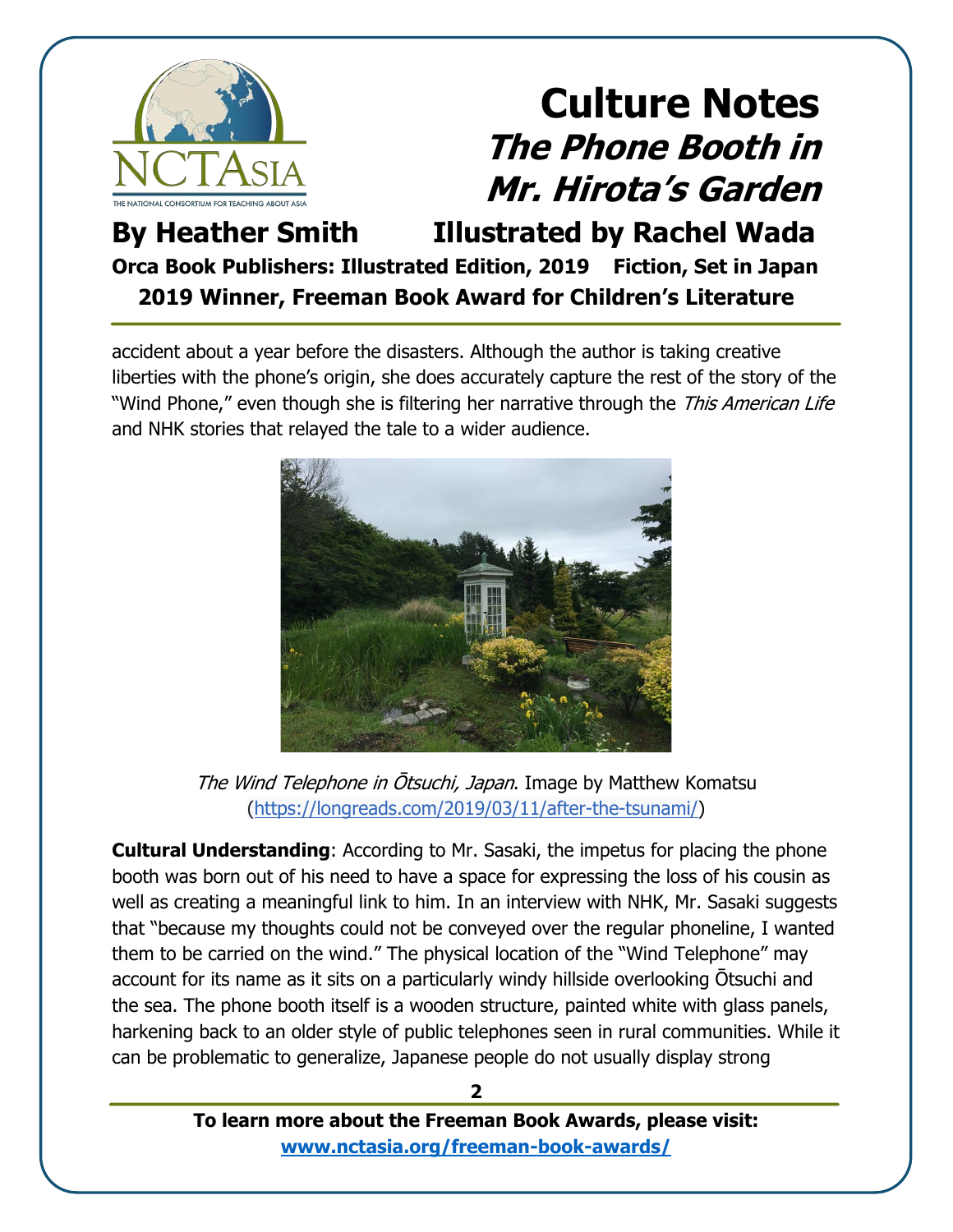

**By Heather Smith Illustrated by Rachel Wada Orca Book Publishers: Illustrated Edition, 2019 Fiction, Set in Japan 2019 Winner, Freeman Book Award for Children's Literature**

emotions publicly. These emotions are often displayed only in private or with close relations. Thus, the relative privacy of a phone booth could offer a space to express one's emotions. Lastly, remembrance and communication with departed family members long have held a place in Japanese culture. Particularly during the late summer Obon festival お盆 (pronounced: oh-BON), Japanese people return to their hometowns to reunite with family, both living and deceased. This includes visiting ancestral shrines or gravesites, welcoming the ancestors back to the home and then, after a period of time, escorting them back to the cemeteries. In the past, this veneration and remembrance was thought to pacify and assist the spirits of the dead in releasing their suffering. Thus, the continued recognition of and communication with the deceased still plays a role in Japanese life.

**Historical Background**: To better understand the book, it's necessary to know the magnitude of the disaster that serves as the backdrop for the story. In Japan, the event is known as the Great East Japan Earthquake of 2011 and is often abbreviated 3.11 in the Japanese media. Outside of Japan this event is often referred to as Japan's Triple Disaster. This name is in reference to three related events that occurred on March 11, 2011, including the initial earthquake, the tsunami and then the eventual nuclear meltdown at the Fukushima Daiichi Nuclear Power Station. These events struck the eastern region of Japan known as the Tohoku region. The 9.0 megathrust earthquake was the fourth most powerful ever recorded and is responsible for shifting the entire Earth's axis by several centimeters. While powerful, the earthquake was responsible for only moderate damage as nearly all buildings in Japan are required to meet strict building codes to prevent complete failure. However, the tsunami that followed, generated by the massive, sudden movement of the Earth's crust, created a wall of water reaching many tens of meters into the air. In a matter of moments, the tsunami wave swept away everything in its path. Not long after, total power failures caused by flooding at the coastal Fukushima Daiichi Nuclear Power Station brought about a meltdown of the nuclear fuel rods at its Number 1, 2, and 3 reactors. The meltdown of

> **To learn more about the Freeman Book Awards, please visit: [www.nctasia.org/freeman-book-awards/](https://nctasia.org/freeman-book-awards/)**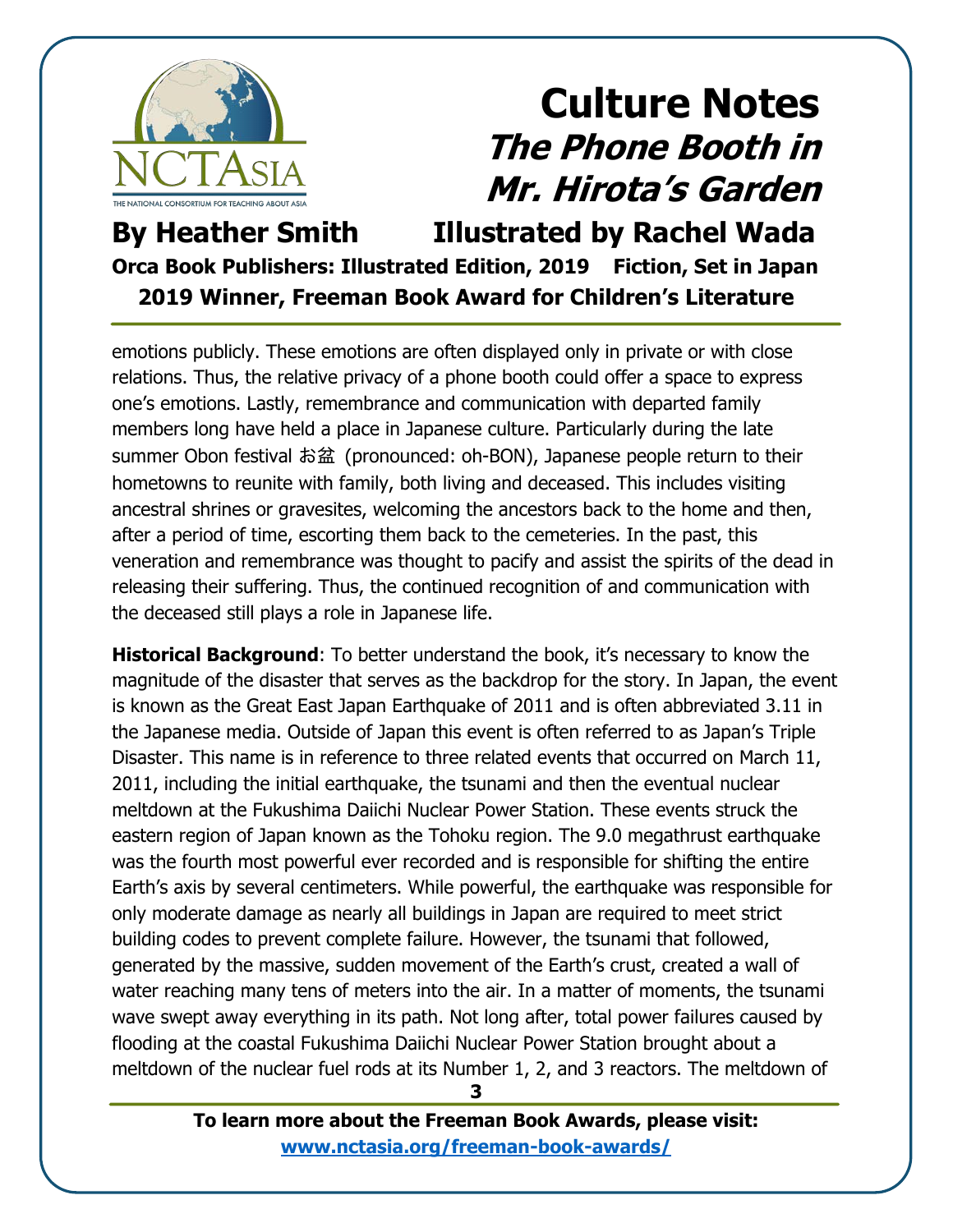

**By Heather Smith Illustrated by Rachel Wada Orca Book Publishers: Illustrated Edition, 2019 Fiction, Set in Japan 2019 Winner, Freeman Book Award for Children's Literature**

the nuclear fuel caused an explosion of steam, which released radioactive particles into the air. These particles carried by the wind contaminated many surrounding communities and were even detected in Tokyo, Japan's capital. As of 2021, the aftermath and cleanup from these three disasters is still ongoing. Many of the coastal communities are still in the process of rebuilding communities washed away by the waves and cleanup from the nuclear contamination continues.

The scale of damage inflicted by the disasters is estimated to be one of the costliest in history by the World Bank. The disasters were responsible for 19,729 people killed,

6,233 injured and 2,559 still missing. In the immediate aftermath, 470,000 people were evacuated from their homes into temporary housing; nearly ten years later some residents are still displaced. In the years since the initial disasters, the town of Ōtsuchi, location of the physical phone booth, still has 425 missing and unaccounted for residents, one of the highest numbers in the affected area.

**Illustrations and Art:** The illustrator of the book, Rachel Wada, described her art as utilizing, "traditional Japanese art forms and techniques such as sumi-e and calligraphy," when creating the images seen in the book. Sumi-e 墨絵 (pronounced: sue-ME-eh) is the Japanese word for a form of ink painting that dates back centuries in East Asia. The painter uses black ink, like the kind used in calligraphy, in differing concentrations



Splashed-ink Landscape (破墨山水 Haboku-sansui, 1495) by Sesshū Tōyō. Tokyo National Museum. [\(https://emuseum.nich.go.jp/detail?langId=en&webView=&co](https://emuseum.nich.go.jp/detail?langId=en&webView=&content_base_id=101224&content_part_id=0&content_pict_id=0)n [tent\\_base\\_id=101224&content\\_part\\_id=0&content\\_pict\\_id=0](https://emuseum.nich.go.jp/detail?langId=en&webView=&content_base_id=101224&content_part_id=0&content_pict_id=0))

**To learn more about the Freeman Book Awards, please visit: [www.nctasia.org/freeman-book-awards/](https://nctasia.org/freeman-book-awards/)**